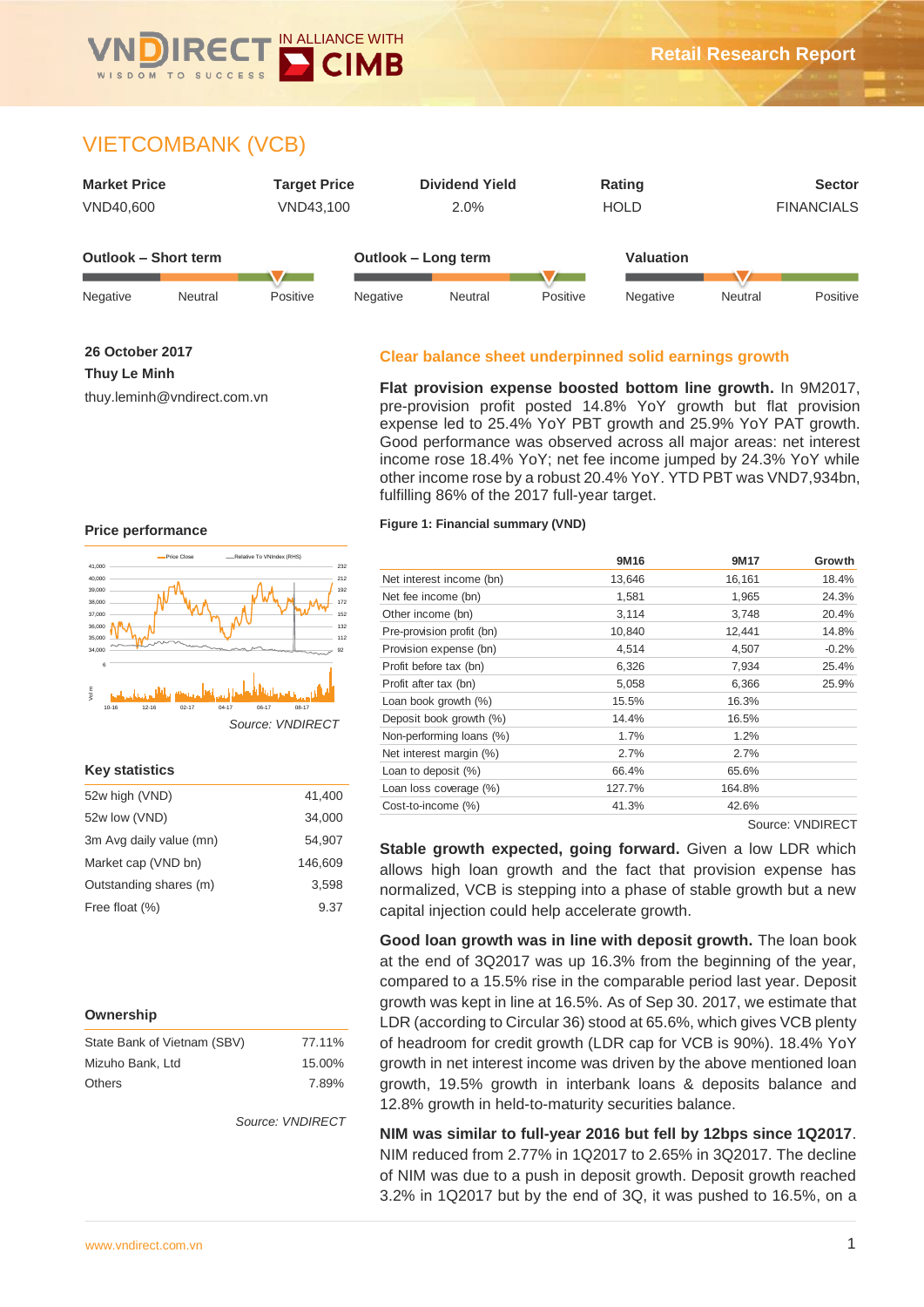

YTD basis. LDR as of 1Q and 3Q was 68.7% and 65.6%, respectively. A lower utilization of funds for loan disbursement in 3Q put a constraint on interest income, but the deposit push is a conservative move on VCB's part to build up a funding base, thus preempting a sharp rise in funding costs and preparing for credit growth in the future. We view the current NIM as being sustainable given that the current LDR is low and VCB can raise its LDR to protect NIM.

**NPL quickly dropped due to loan write-offs.** NPL fell from 1.51% at FY16-end to 1.15% at 3Q2017-end as VCB wrote-off VND2,483bn of bad debts using its specific provision. Diligent provisioning in the past helped VCB fully provision for VAMC bonds in 2016, therefore, 9M2017 provision expense was at same level as 9M2016, resulting in strong profit growth.

**Unleashed from VAMC bonds provisioning obligation, VCB actively augmented its provision balance.** As VCB fully provisioned for VAMC bonds in 2016, the bank would have saved VND1,700bn in provision expense in 9M2017. However, provision expense was similar to 9M2016 because VCB has ramped up specific provisioning in order to write-off bad debts and improve the provisioning buffer. VCB booked VND3,935bn of specific provisions in 9M2017, nearly double the figure in 9M2016. LLR was lifted from 117.1% in FY16-end to 164.8% in 3Q2017-end, the highest among the banks, affirming VCB's leading position in assets management.

**VCB to auction its stakes in Saigon Bank for Industry & Trade (SaigonBank) and Cement Finance JSC (CFC).** VCB recently announced the receipt of registration certificates for public auction sales of 13.2mn SaigonBank shares (4.3%) and 6.6mn CFC shares (10.91%), at initial prices of VND12,550/share and VND11,549/share, respectively. VCB expects to receive a total of VND241.9bn from the stake sales, of which VND47.5bn will be financial gain. The divestment is being conducted to comply with the cross-ownership regulation, which limits the bank's ownership to 2 banks and 5% of charter capital in each bank. After this divestment, VCB will still have ownership in MBB, EIB and OCB. SBV approved for VCB to keep its stake in MBB and EIB, and the bank will look to divest from OCB. The total value of this divestment is small compared to VCB's asset base and therefore its impact is minimal.

**We maintain our HOLD recommendation for VCB at a target price** 

**of VND43,100**, translating to a P/B of 2.8x of FY17 forecasted book value per share. At the current price, VCB is trading at 2.7x P/B, close to its fair value.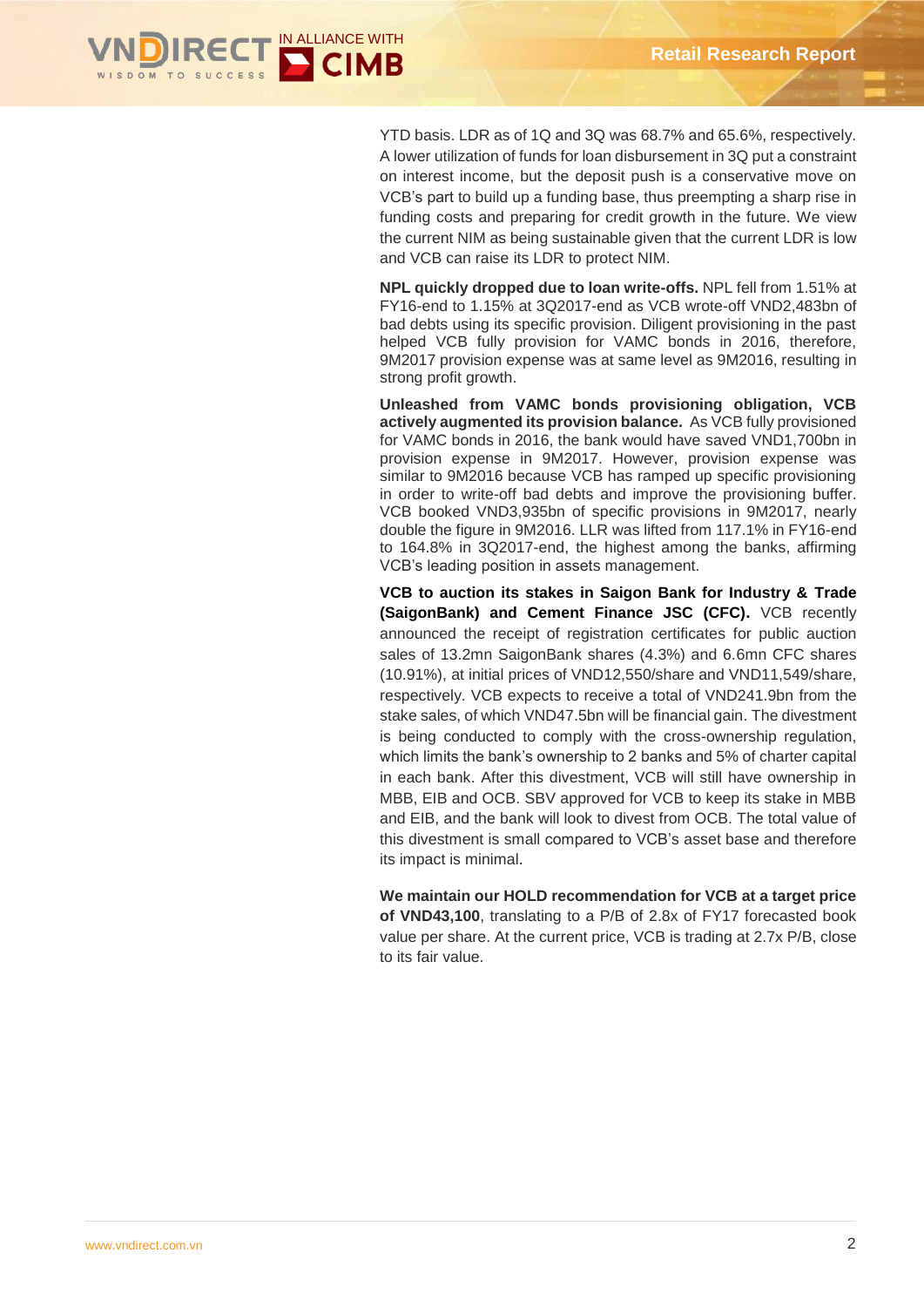

#### **DISCLAIMER**

The content of this report (including the views and opinions expressed therein, and the information comprised therein) has been prepared by and belongs to VNDIRECT Securities Corporation, and is distributed by CIMB pursuant to an arrangement between VNDIRECT Securities Corporation and CIMB. VNDIRECT Securities Corporation is not an affiliate of CIMB.

This report is not directed to, or intended for distribution to or use by, any person or entity who is a citizen or resident of or located in any locality, state, country or other jurisdiction where such distribution, publication, availability or use would be contrary to law or regulation.

By accepting this report, the recipient hereof represents and warrants that he is entitled to receive such report in accordance with the restrictions set forth below and agrees to be bound by the limitations contained herein (including the "Restrictions on Distributions" set out below). Any failure to comply with these limitations may constitute a violation of law. This publication is being supplied to you strictly on the basis that it will remain confidential. No part of this report may be (i) copied, photocopied, duplicated, stored or reproduced in any form by any means or (ii) redistributed or passed on, directly or indirectly, to any other person in whole or in part, for any purpose without the prior written consent of CIMB.

The information contained in this research report is prepared from data believed to be correct and reliable at the time of issue of this report. VNDIRECT Securities Corporation may or may not issue regular reports on the subject matter of this report at any frequency and may cease to do so or change the periodicity of reports at any time. VNDIRECT Securities Corporation and CIMB are under no obligation to update this report in the event of a material change to the information contained in this report. VNDIRECT Securities Corporation and CIMB have no, and will not accept any, obligation to (i) check or ensure that the contents of this report remain current, reliable or relevant, (ii) ensure that the content of this report constitutes all the information a prospective investor may require, (iii) ensure the adequacy, accuracy, completeness, reliability or fairness of any views, opinions and information, and accordingly, VNDIRECT Securities Corporation and CIMB, or any of their respective affiliates, or its related persons (and their respective directors, associates, connected persons and/or employees) shall not be liable in any manner whatsoever for any consequences (including but not limited to any direct, indirect or consequential losses, loss of profits and damages) of any reliance thereon or usage thereof. In particular, VNDIRECT Securities Corporation and CIMB disclaim all responsibility and liability for the views and opinions set out in this report.

Unless otherwise specified, this report is based upon reasonable sources. Such sources will, unless otherwise specified, for market data, be market data and prices available from the main stock exchange or market where the relevant security is listed, or, where appropriate, any other market. Information on the accounts and business of company(ies) will generally be based on published statements of the company(ies), information disseminated by regulatory information services, other publicly available information and information resulting from our research. Whilst every effort is made to ensure that statements of facts made in this report are accurate, all estimates, projections, forecasts, expressions of opinion and other subjective judgments contained in this report are based on assumptions considered to be reasonable as of the date of the document in which they are contained and must not be construed as a representation that the matters referred to therein will occur. Past performance is not a reliable indicator of future performance. The value of investments may go down as well as up and those investing may, depending on the investments in question, lose more than the initial investment. No report shall constitute an offer or an invitation by or on behalf of CIMB or VNDIRECT Securities Corporation or their respective affiliates to any person to buy or sell any investments.

CIMB and/or VNDIRECT Securities Corporation, their respective affiliates and related companies, their directors, associates, connected parties and/or employees may own or have positions in securities of the company(ies) covered in this research report or any securities related thereto and may from time to time add to or dispose of, or may be materially interested in, any such securities. Further, CIMB and/or VNDIRECT Securities Corporation, their respective affiliates and its related companies do and seek to do business with the company(ies) covered in this research report and may from time to time act as market maker or have assumed an underwriting commitment in securities of such company(ies), may sell them to or buy them from customers on a principal basis and may also perform or seek to perform significant investment banking, advisory, underwriting or placement services for or relating to such company(ies) as well as solicit such investment, advisory or other services from any entity mentioned in this report.

CIMB and/or VNDIRECT Securities Corporation or their respective affiliates may enter into an agreement with the company(ies) covered in this report relating to the production of research reports. CIMB and/or VNDIRECT Securities Corporation may disclose the contents of this report to the company(ies) covered by it and may have amended the contents of this report following such disclosure.

The analyst responsible for the production of this report hereby certifies that the views expressed herein accurately and exclusively reflect his or her personal views and opinions about any and all of the issuers or securities analysed in this report and were prepared independently and autonomously. No part of the compensation of the analyst(s) was, is, or will be directly or indirectly related to the inclusion of specific recommendations(s) or view(s) in this report. The analyst(s) who prepared this research report is prohibited from receiving any compensation, incentive or bonus based on specific investment banking transactions or for providing a specific recommendation for, or view of, a particular company. Information barriers and other arrangements may be established where necessary to prevent conflicts of interests arising. However, the analyst(s) may receive compensation that is based on his/their coverage of company(ies) in the performance of his/their duties or the performance of his/their recommendations and the research personnel involved in the preparation of this report may also participate in the solicitation of the businesses as described above. In reviewing this research report, an investor should be aware that any or all of the foregoing, among other things, may give rise to real or potential conflicts of interest. Additional information is, subject to the duties of confidentiality, available on request.

The term "VNDIRECT Securities Corporation" shall, unless the context otherwise requires, mean VNDIRECT Securities Corporation and its affiliates, subsidiaries and related companies. The term "CIMB" shall denote, where appropriate, the relevant entity distributing or disseminating the report in the particular jurisdiction referenced below, or, in every other case, CIMB Group Holdings Berhad ("CIMBGH") and its affiliates, subsidiaries and related companies.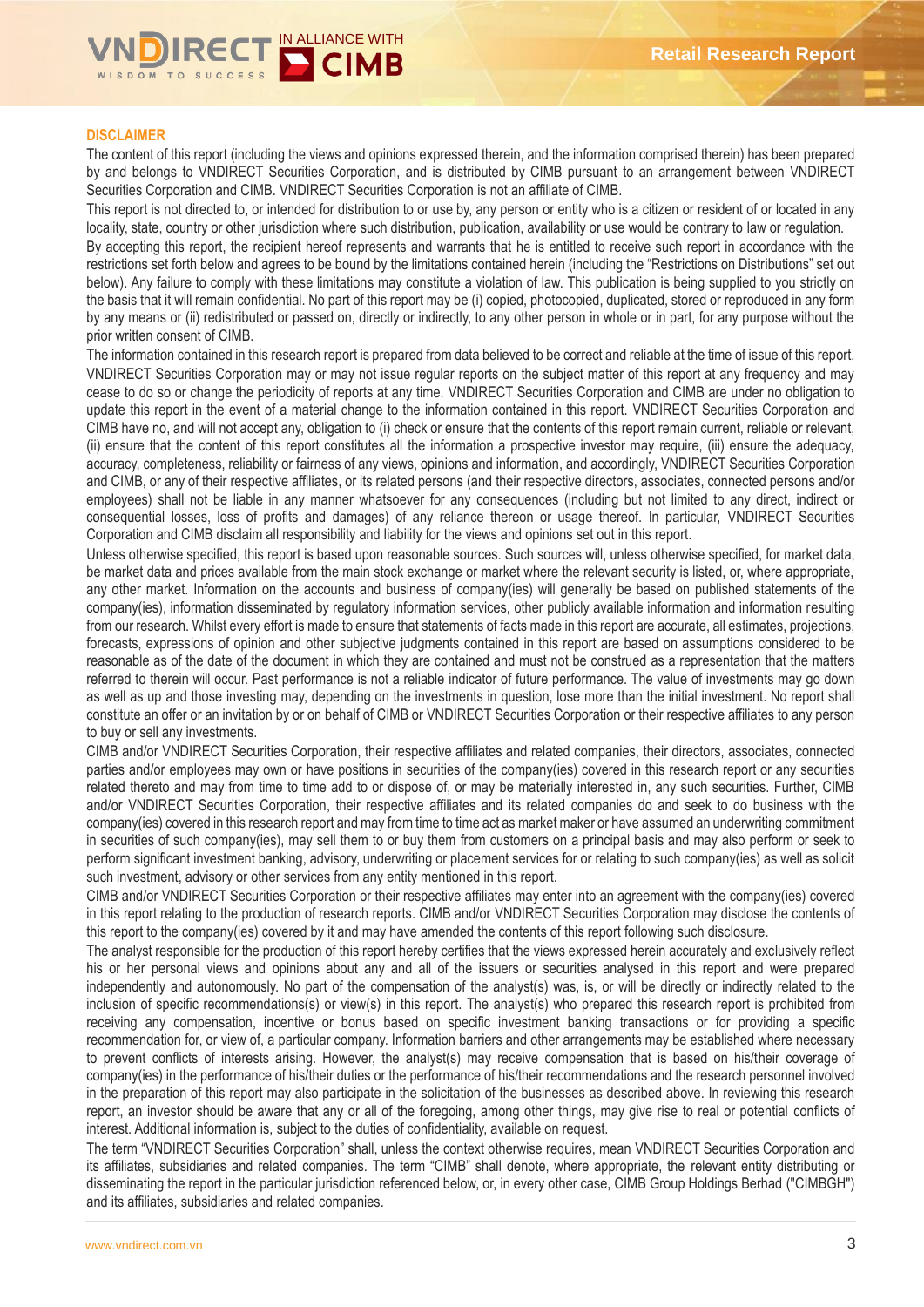

| Country     | <b>CIMB Entity</b>                      | <b>Regulated by</b>                                                |
|-------------|-----------------------------------------|--------------------------------------------------------------------|
| Hong Kong   | <b>CIMB Securities Limited</b>          | Securities and Futures Commission Hong Kong                        |
| India       | CIMB Securities (India) Private Limited | Securities and Exchange Board of India (SEBI)                      |
| Indonesia   | PT CIMB Sekuritas Indonesia             | Financial Services Authority of Indonesia                          |
| Malaysia    | <b>CIMB Investment Bank Berhad</b>      | Securities Commission Malaysia                                     |
| Singapore   | CIMB Research Pte. Ltd.                 | Monetary Authority of Singapore                                    |
| South Korea | CIMB Securities Limited, Korea Branch   | Financial Services Commission and Financial Supervisory<br>Service |
| Thailand    | CIMB Securities (Thailand) Co. Ltd.     | Securities and Exchange Commission Thailand                        |

(i) As of October 24, 2017 VNDIRECT Securities Corporation has a proprietary position in the securities (which may include but not limited to shares, warrants, call warrants and/or any other derivatives) in the following company or companies covered or recommended in this report:

(a)

(ii) As of October 24, 2017, the analyst(s) who prepared this report, and the associate(s), has / have an interest in the securities (which may include but not limited to shares, warrants, call warrants and/or any other derivatives) in the following company or companies covered or recommended in this report:

#### (a) - Vietcombank (VCB)

This report does not purport to contain all the information that a prospective investor may require. CIMB and/or VNDIRECT Securities Corporation or any of their respective affiliates does not make any guarantee, representation or warranty, express or implied, as to the adequacy, accuracy, completeness, reliability or fairness of any such information and opinion contained in this report. Neither CIMB and/or VNDIRECT Securities Corporation nor any of their respective affiliates nor its related persons shall be liable in any manner whatsoever for any consequences (including but not limited to any direct, indirect or consequential losses, loss of profits and damages) of any reliance thereon or usage thereof.

This report is general in nature and has been prepared for information purposes only. It is intended for circulation amongst CIMB and its affiliates' clients generally and does not have regard to the specific investment objectives, financial situation and the particular needs of any specific person who may receive this report. The information and opinions in this report are not and should not be construed or considered as an offer, recommendation or solicitation to buy or sell the subject securities, related investments or other financial instruments or any derivative instrument, or any rights pertaining thereto.

Investors are advised to make their own independent evaluation of the information contained in this research report, consider their own individual investment objectives, financial situation and particular needs and consult their own professional and financial advisers as to the legal, business, financial, tax and other aspects before participating in any transaction in respect of the securities of company(ies) covered in this research report. The securities of such company(ies) may not be eligible for sale in all jurisdictions or to all categories of investors.

**Australia:** Despite anything in this report to the contrary, this research is provided in Australia by CIMB Securities (Singapore) Pte. Ltd. and CIMB Securities Limited. This research is only available in Australia to persons who are "wholesale clients" (within the meaning of the Corporations Act 2001 (Cth) and is supplied solely for the use of such wholesale clients and shall not be distributed or passed on to any other person. You represent and warrant that if you are in Australia, you are a "wholesale client". This research is of a general nature only and has been prepared without taking into account the objectives, financial situation or needs of the individual recipient. CIMB Securities (Singapore) Pte. Ltd. and CIMB Securities Limited do not hold, and are not required to hold an Australian financial services licence. CIMB Securities (Singapore) Pte. Ltd. and CIMB Securities Limited rely on "passporting" exemptions for entities appropriately licensed by the Monetary Authority of Singapore (under ASIC Class Order 03/1102) and the Securities and Futures Commission in Hong Kong (under ASIC Class Order 03/1103).

**Canada:** This research report has not been prepared in accordance with the disclosure requirements of Dealer Member Rule 3400 – Research Restrictions and Disclosure Requirements of the Investment Industry Regulatory Organization of Canada. For any research report distributed by CIBC, further disclosures related to CIBC conflicts of interest can be found at https://researchcentral.cibcwm.com.

**China:** For the purpose of this report, the People's Republic of China ("PRC") does not include the Hong Kong Special Administrative Region, the Macau Special Administrative Region or Taiwan. The distributor of this report has not been approved or licensed by the China Securities Regulatory Commission or any other relevant regulatory authority or governmental agency in the PRC. This report contains only marketing information. The distribution of this report is not an offer to buy or sell to any person within or outside PRC or a solicitation to any person within or outside of PRC to buy or sell any instruments described herein. This report is being issued outside the PRC to a limited number of institutional investors and may not be provided to any person other than the original recipient and may not be reproduced or used for any other purpose.

France: Only qualified investors within the meaning of French law shall have access to this report. This report shall not be considered as an offer to subscribe to, or used in connection with, any offer for subscription or sale or marketing or direct or indirect distribution of financial instruments and it is not intended as a solicitation for the purchase of any financial instrument.

**Germany:** This report is only directed at persons who are professional investors as defined in sec 31a(2) of the German Securities Trading Act (WpHG). This publication constitutes research of a non-binding nature on the market situation and the investment instruments cited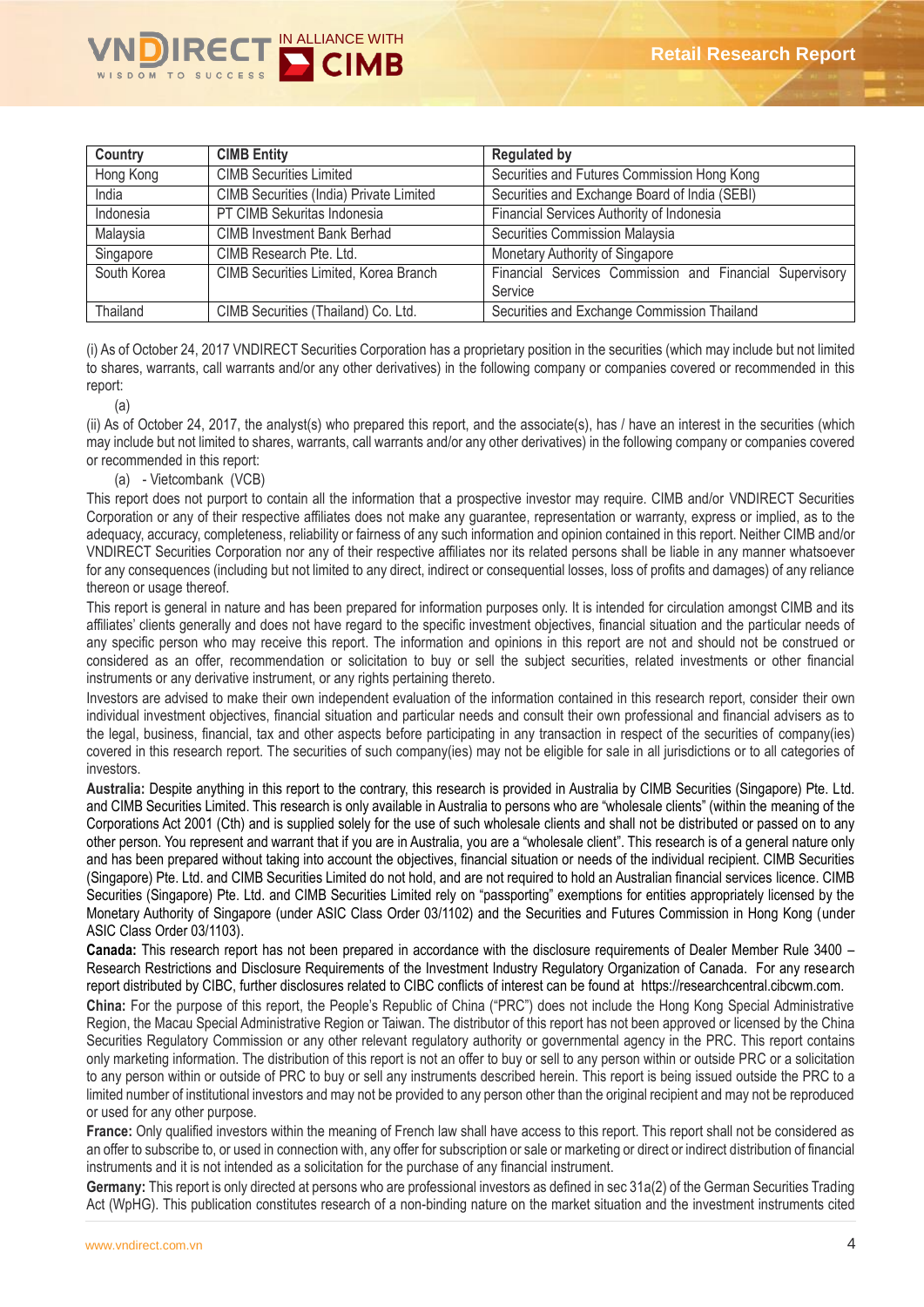

here at the time of the publication of the information.

The current prices/yields in this issue are based upon closing prices from Bloomberg as of the day preceding publication. Please note that neither the German Federal Financial Supervisory Agency (BaFin), nor any other supervisory authority exercises any control over the content of this report.

**Hong Kong:** This report is issued and distributed in Hong Kong by CIMB Securities Limited ("CHK") which is licensed in Hong Kong by the Securities and Futures Commission for Type 1 (dealing in securities), Type 4 (advising on securities) and Type 6 (advising on corporate finance) activities. Any investors wishing to purchase or otherwise deal in the securities covered in this report should contact the Head of Sales at CIMB Securities Limited. The views and opinions in this research report are not our own but of VNDIRECT Securities Corporation as of the date hereof and are subject to change. If the Financial Services and Markets Act of the United Kingdom or the rules of the Financial Conduct Authority apply to a recipient, our obligations owed to such recipient therein are unaffected. CHK has no obligation to update its opinion or the information in this research report.

This publication is strictly confidential and is for private circulation only to clients of CHK.

CIMB Securities Limited does not make a market on other securities mentioned in the report.

**India:** This report is issued and distributed in India by CIMB Securities (India) Private Limited ("CIMB India") which is registered with SEBI as a stock-broker under the Securities and Exchange Board of India (Stock Brokers and Sub-Brokers) Regulations, 1992, the Securities and Exchange Board of India (Research Analyst) Regulations, 2014 (SEBI Registration Number INH000000669) and in accordance with the provisions of Regulation 4 (g) of the Securities and Exchange Board of India (Investment Advisers) Regulations, 2013, CIMB India is not required to seek registration with SEBI as an Investment Adviser.

The research analysts, strategists or economists principally responsible for the preparation of this research report are segregated from equity stock broking and merchant banking of CIMB India and they have received compensation based upon various factors, including quality, accuracy and value of research, firm profitability or revenues, client feedback and competitive factors. Research analysts', strategists' or economists' compensation is not linked to investment banking or capital markets transactions performed or proposed to be performed by CIMB India or its affiliates.

**Indonesia:** This report is issued and distributed by PT CIMB Securities Indonesia ("CIMBI"). The views and opinions in this research report are our own as of the date hereof and are subject to change. If the Financial Services and Markets Act of the United Kingdom or the rules of the Financial Conduct Authority apply to a recipient, our obligations owed to such recipient therein are unaffected. CIMBI has no obligation to update its opinion or the information in this research report. Neither this report nor any copy hereof may be distributed in Indonesia or to any Indonesian citizens wherever they are domiciled or to Indonesian residents except in compliance with applicable Indonesian capital market laws and regulations.

This research report is not an offer of securities in Indonesia. The securities referred to in this research report have not been registered with the Financial Services Authority (Otoritas Jasa Keuangan) pursuant to relevant capital market laws and regulations, and may not be offered or sold within the territory of the Republic of Indonesia or to Indonesian citizens through a public offering or in circumstances which constitute an offer within the meaning of the Indonesian capital market law and regulations.

**Ireland:** CIMB is not an investment firm authorised in the Republic of Ireland and no part of this document should be construed as CIMB acting as, or otherwise claiming or representing to be, an investment firm authorised in the Republic of Ireland.

**Malaysia:** This report is issued and distributed by CIMB Investment Bank Berhad ("CIMB") solely for the benefit of and for the exclusive use of our clients. If the Financial Services and Markets Act of the United Kingdom or the rules of the Financial Conduct Authority apply to a recipient, our obligations owed to such recipient therein are unaffected. CIMB has no obligation to update, revise or reaffirm its opinion or the information in this research reports after the date of this report.

**New Zealand:** In New Zealand, this report is for distribution only to persons who are wholesale clients pursuant to section 5C of the Financial Advisers Act 2008.

**Singapore:** This report is issued and distributed by CIMB Research Pte Ltd ("CIMBR"). CIMBR is a financial adviser licensed under the Financial Advisers Act, Cap 110 ("FAA") for advising on investment products, by issuing or promulgating research analyses or research reports, whether in electronic, print or other form. Accordingly CIMBR is a subject to the applicable rules under the FAA unless it is able to avail itself to any prescribed exemptions.

Recipients of this report are to contact CIMB Research Pte Ltd, 50 Raffles Place, #19-00 Singapore Land Tower, Singapore in respect of any matters arising from, or in connection with this report. CIMBR has no obligation to update its opinion or the information in this research report. This publication is strictly confidential and is for private circulation only. If you have not been sent this report by CIMBR directly, you may not rely, use or disclose to anyone else this report or its contents.

If the recipient of this research report is not an accredited investor, expert investor or institutional investor, CIMBR accepts legal responsibility for the contents of the report without any disclaimer limiting or otherwise curtailing such legal responsibility. If the recipient is an accredited investor, expert investor or institutional investor, the recipient is deemed to acknowledge that CIMBR is exempt from certain requirements under the FAA and its attendant regulations, and as such, is exempt from complying with the following :

(a) Section 25 of the FAA (obligation to disclose product information);

(b) Section 27 (duty not to make recommendation with respect to any investment product without having a reasonable basis where you may be reasonably expected to rely on the recommendation) of the FAA;

(c) MAS Notice on Information to Clients and Product Information Disclosure [Notice No. FAA-N03];

(d) MAS Notice on Recommendation on Investment Products [Notice No. FAA-N16];

(e) Section 36 (obligation on disclosure of interest in securities), and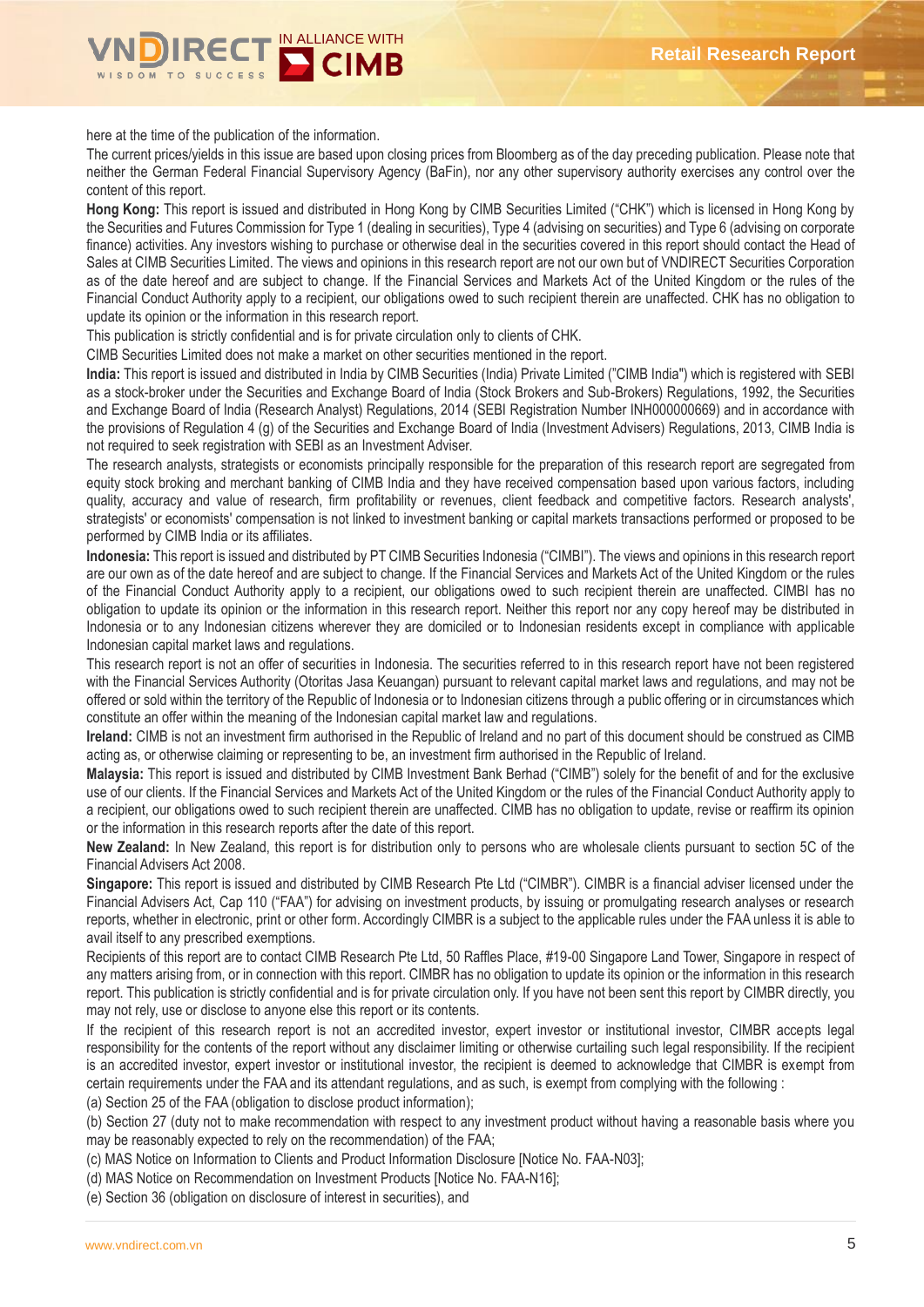

(f) any other laws, regulations, notices, directive, guidelines, circulars and practice notes which are relates to the above, to the extent permitted by applicable laws, as may be amended from time to time, and any other laws, regulations, notices, directive, guidelines, circulars, and practice notes as we may notify you from time to time. In addition, the recipient who is an accredited investor, expert investor or institutional investor acknowledges that a CIMBR is exempt from Section 27 of the FAA, the recipient will also not be able to file a civil claim against CIMBR for any loss or damage arising from the recipient's reliance on any recommendation made by CIMBR which would otherwise be a right that is available to the recipient under Section 27 of the FAA, the recipient will also not be able to file a civil claim against CIMBR for any loss or damage arising from the recipient's reliance on any recommendation made by CIMBR which would otherwise be a right that is available to the recipient under Section 27 of the FAA.

CIMB Research Pte Ltd ("CIMBR"), its affiliates and related companies, their directors, associates, connected parties and/or employees may own or have positions in securities of the company(ies) covered in this research report or any securities related thereto and may from time to time add to or dispose of, or may be materially interested in, any such securities. Further, CIMBR, its affiliates and its related companies do and seek to do business with the company(ies) covered in this research report and may from time to time act as market maker or have assumed an underwriting commitment in securities of such company(ies), may sell them to or buy them from customers on a principal basis and may also perform or seek to perform significant investment banking, advisory, underwriting or placement services for or relating to such company(ies) as well as solicit such investment, advisory or other services from any entity mentioned in this report. As of October 24, 2017, CIMBR does not have a proprietary position in the recommended securities in this report.

CIMB Research Pte Ltd, CIMB Securities Singapore Pte Ltd and CIMB Bank Berhad, Singapore branch do not make a market on the securities mentioned in the report.

**South Korea:** This report is issued and distributed in South Korea by CIMB Securities Limited, Korea Branch ("CIMB Korea") which is licensed as a cash equity broker, and regulated by the Financial Services Commission and Financial Supervisory Service of Korea. In South Korea, this report is for distribution only to professional investors under Article 9(5) of the Financial Investment Services and Capital Market Act of Korea ("FSCMA").

**Spain:** This document is a research report and it is addressed to institutional investors only. The research report is of a general nature and not personalised and does not constitute investment advice so, as the case may be, the recipient must seek proper advice before adopting any investment decision. This document does not constitute a public offering of securities.

CIMB is not registered with the Spanish Comision Nacional del Mercado de Valores to provide investment services.

**Sweden:** This report contains only marketing information and has not been approved by the Swedish Financial Supervisory Authority. The distribution of this report is not an offer to sell to any person in Sweden or a solicitation to any person in Sweden to buy any instruments described herein and may not be forwarded to the public in Sweden.

**Switzerland:** This report has not been prepared in accordance with the recognized self-regulatory minimal standards for research reports of banks issued by the Swiss Bankers' Association (Directives on the Independence of Financial Research).

**Taiwan:** This research report is not an offer or marketing of foreign securities in Taiwan. The securities as referred to in this research report have not been and will not be registered with the Financial Supervisory Commission of the Republic of China pursuant to relevant securities laws and regulations and may not be offered or sold within the Republic of China through a public offering or in circumstances which constitutes an offer or a placement within the meaning of the Securities and Exchange Law of the Republic of China that requires a registration or approval of the Financial Supervisory Commission of the Republic of China.

**Thailand:** This report is issued and distributed by CIMB Securities (Thailand) Company Limited ("CIMBS") based upon sources believed to be reliable (but their accuracy, completeness or correctness is not guaranteed). The statements or expressions of opinion herein were arrived at after due and careful consideration for use as information for investment. Such opinions are subject to change without notice and CIMBS has no obligation to update its opinion or the information in this research report.

If the Financial Services and Markets Act of the United Kingdom or the rules of the Financial Conduct Authority apply to a recipient, our obligations owed to such recipient are unaffected.

**United Arab Emirates:** The distributor of this report has not been approved or licensed by the UAE Central Bank or any other relevant licensing authorities or governmental agencies in the United Arab Emirates. This report is strictly private and confidential and has not been reviewed by, deposited or registered with UAE Central Bank or any other licensing authority or governmental agencies in the United Arab Emirates. This report is being issued outside the United Arab Emirates to a limited number of institutional investors and must not be provided to any person other than the original recipient and may not be reproduced or used for any other purpose. Further, the information contained in this report is not intended to lead to the sale of investments under any subscription agreement or the conclusion of any other contract of whatsoever nature within the territory of the United Arab Emirates.

**United Kingdom:** In the United Kingdom and European Economic Area, this report is being disseminated by CIMB Securities (UK) Limited ("CIMB UK"). CIMB UK is authorized and regulated by the Financial Conduct Authority and its registered office is at 27 Knightsbridge, London, SW1X7YB. Unless specified to the contrary, this report has been issued and approved for distribution in the U.K. and the EEA by CIMB UK. Investment research issued by CIMB UK has been prepared in accordance with CIMB Group's policies for managing conflicts of interest arising as a result of publication and distribution of investment research. This report is for distribution only to, and is solely directed at, selected persons on the basis that those persons: (a) are eligible counterparties and professional clients of CIMB UK; (b) have professional experience in matters relating to investments falling within Article 19(5) of the Financial Services and Markets Act 2000 (Financial Promotion) Order 2005 (as amended, the "Order"), (c) fall within Article 49(2)(a) to (d) ("high net worth companies, unincorporated associations etc") of the Order; (d) are outside the United Kingdom subject to relevant regulation in each jurisdiction, or (e) are persons to whom an invitation or inducement to engage in investment activity (within the meaning of section 21 of the Financial Services and Markets Act 2000) in connection with any investments to which this report relates may otherwise lawfully be communicated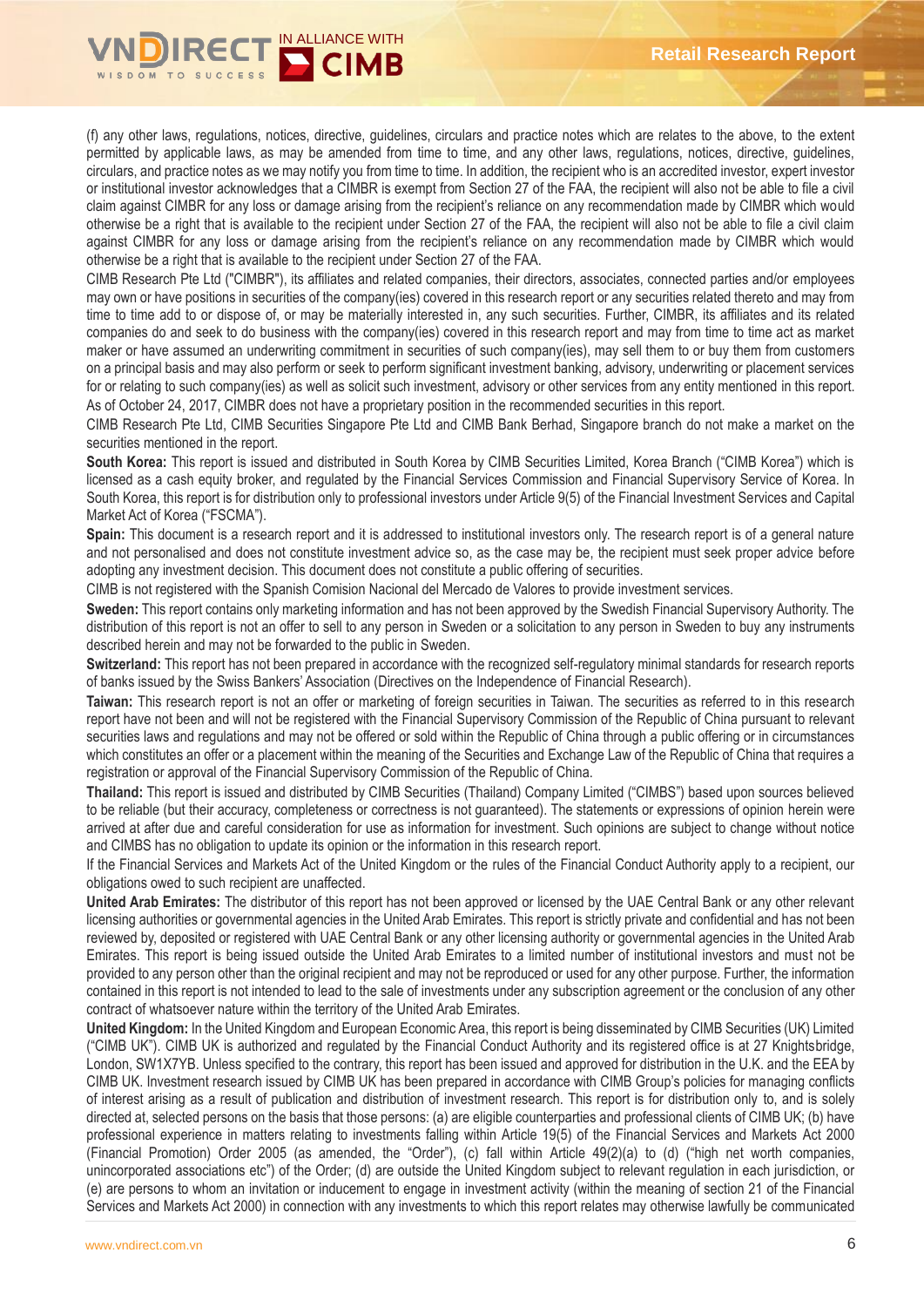

or caused to be communicated (all such persons together being referred to as "relevant persons"). This report is directed only at relevant persons and must not be acted on or relied on by persons who are not relevant persons. Any investment or investment activity to which this report relates is available only to relevant persons and will be engaged in only with relevant persons.

Where this report is labelled as non-independent, it does not provide an impartial or objective assessment of the subject matter and does not constitute independent "investment research" under the applicable rules of the Financial Conduct Authority in the UK. Consequently, any such non-independent report will not have been prepared in accordance with legal requirements designed to promote the independence of investment research and will not subject to any prohibition on dealing ahead of the dissemination of investment research. Any such non-independent report must be considered as a marketing communication.

**United States:** This research report is distributed in the United States of America by CIMB Securities (USA) Inc, a U.S. registered brokerdealer and a related company of CIMB Research Pte Ltd, CIMB Investment Bank Berhad, PT CIMB Securities Indonesia, CIMB Securities (Thailand) Co. Ltd, CIMB Securities Limited, CIMB Securities (India) Private Limited, and is distributed solely to persons who qualify as "U.S. Institutional Investors" as defined in Rule 15a-6 under the Securities and Exchange Act of 1934. This communication is only for Institutional Investors whose ordinary business activities involve investing in shares, bonds, and associated securities and/or derivative securities and who have professional experience in such investments. Any person who is not a U.S. Institutional Investor or Major Institutional Investor must not rely on this communication. The delivery of this research report to any person in the United States of America is not a recommendation to effect any transactions in the securities discussed herein, or an endorsement of any opinion expressed herein. CIMB Securities (USA) Inc, is a FINRA/SIPC member and takes responsibility for the content of this report. For further information or to place an order in any of the above-mentioned securities please contact a registered representative of CIMB Securities (USA) Inc.

CIMB Securities (USA) Inc does not make a market on other securities mentioned in the report.

Neither CIMB Securities (USA) Inc., nor its affiliates have managed or co-managed a public offering of any of the securities mentioned in the past 12 months.

Neither CIMB Securities (USA) Inc., nor its affiliates have received compensation for investment banking services from any of the company mentioned in the past 12 months.

Neither CIMB Securities (USA) Inc., nor its affiliates expects to receive or intends to seek compensation for investment banking services from any of the company mentioned within the next 3 months.

**Other jurisdictions:** In any other jurisdictions, except if otherwise restricted by laws or regulations, this report is only for distribution to professional, institutional or sophisticated investors as defined in the laws and regulations of such jurisdictions.